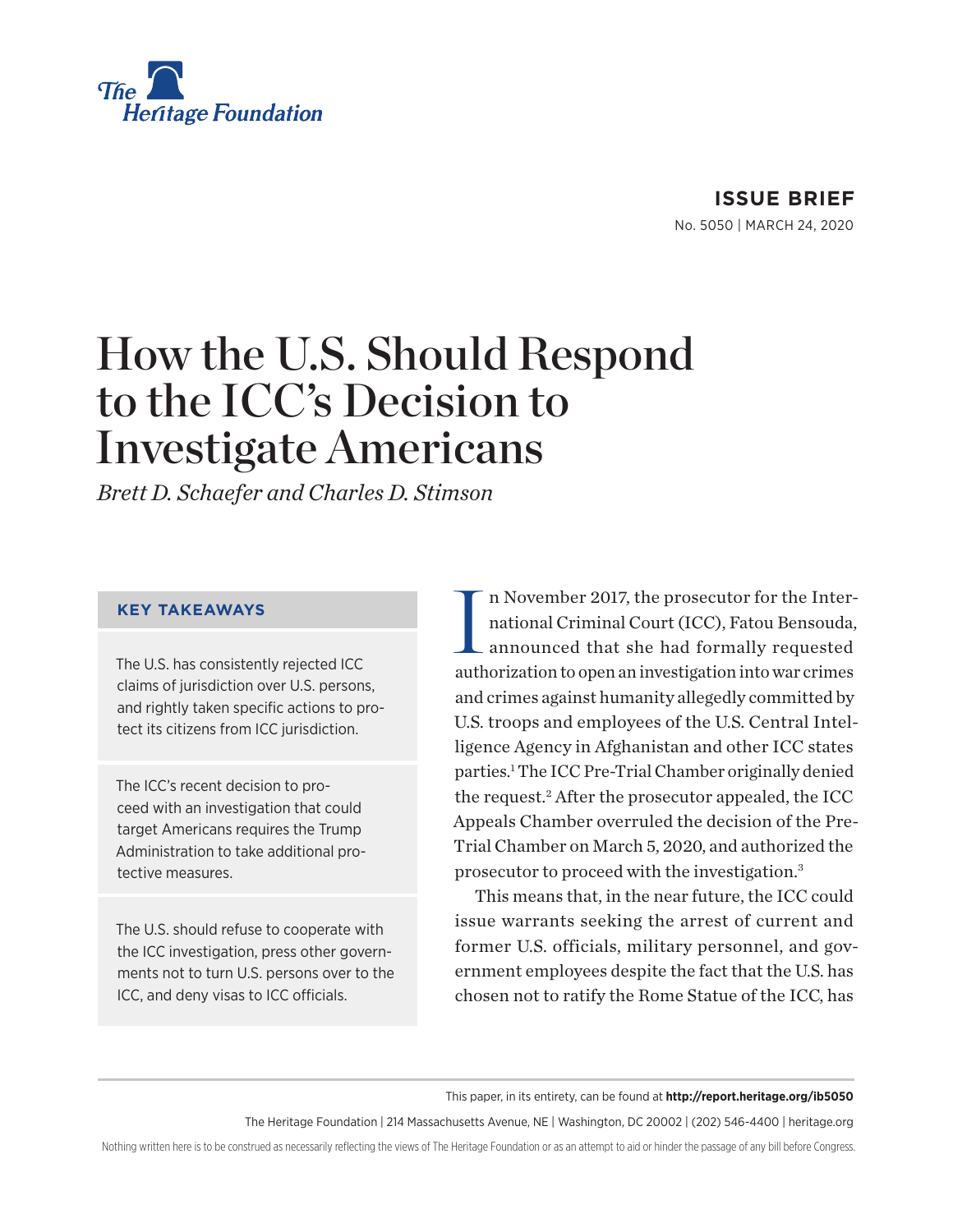already investigated the alleged torture and mistreatment (and, where accusations were found credible, conducted trials and punished the guilty), and rejects the ICC's claims of jurisdiction over U.S. persons and actions. The prospect of an ICC investigation of U.S. persons should lead Congress and the Trump Administration to take additional steps to protect U.S. persons from claims of ICC jurisdiction.

## The U.S. and the ICC

The U.S. was deeply involved in negotiation of the Rome Statute, but ultimately voted against adopting the final version of the treaty in 1998 due to the failure to address its concerns, including its claims of jurisdiction over non-party states, an uncertain definition for the crime of aggression, failure to respect the role of the Security Council, and other matters.<sup>4</sup> In December 2000, President Bill Clinton authorized the U.S. delegation to sign the Rome Statute to facilitate U.S. efforts to address U.S. concerns, but emphasized that the U.S. still had "concerns about significant flaws in the treaty."5 Those concerns resulted in President Clinton not submitting the treaty to the Senate for its advice and consent—necessary for ratification and recommended that his successor also refrain from doing so unless U.S. concerns were addressed.

The Bush Administration, after failing to secure the changes necessary for addressing U.S. concerns, "un-signed" the Rome Statute,6 and took additional steps to protect U.S. nationals, officials, and service members from the ICC. These included:

- Signing the American Service-Members' Protection Act (ASPA), which restricts U.S. interaction with and support of the ICC.7
- Entering into Article 98 agreements that preclude other nations from surrendering, extraditing, or transferring U.S. persons to the ICC or third countries for that purpose without U.S. consent.8

The Bush Administration did support the purposes of the ICC in some instances, however, including deciding not to veto U.N. Security Council Resolution 1593 under which the Security Council referred "the situation in Darfur since 1 July 2002 to the Prosecutor of the International Criminal Court."9

The Obama Administration was more positively disposed to the ICC. Policy shifts included actively participating in ICC meetings, voting for a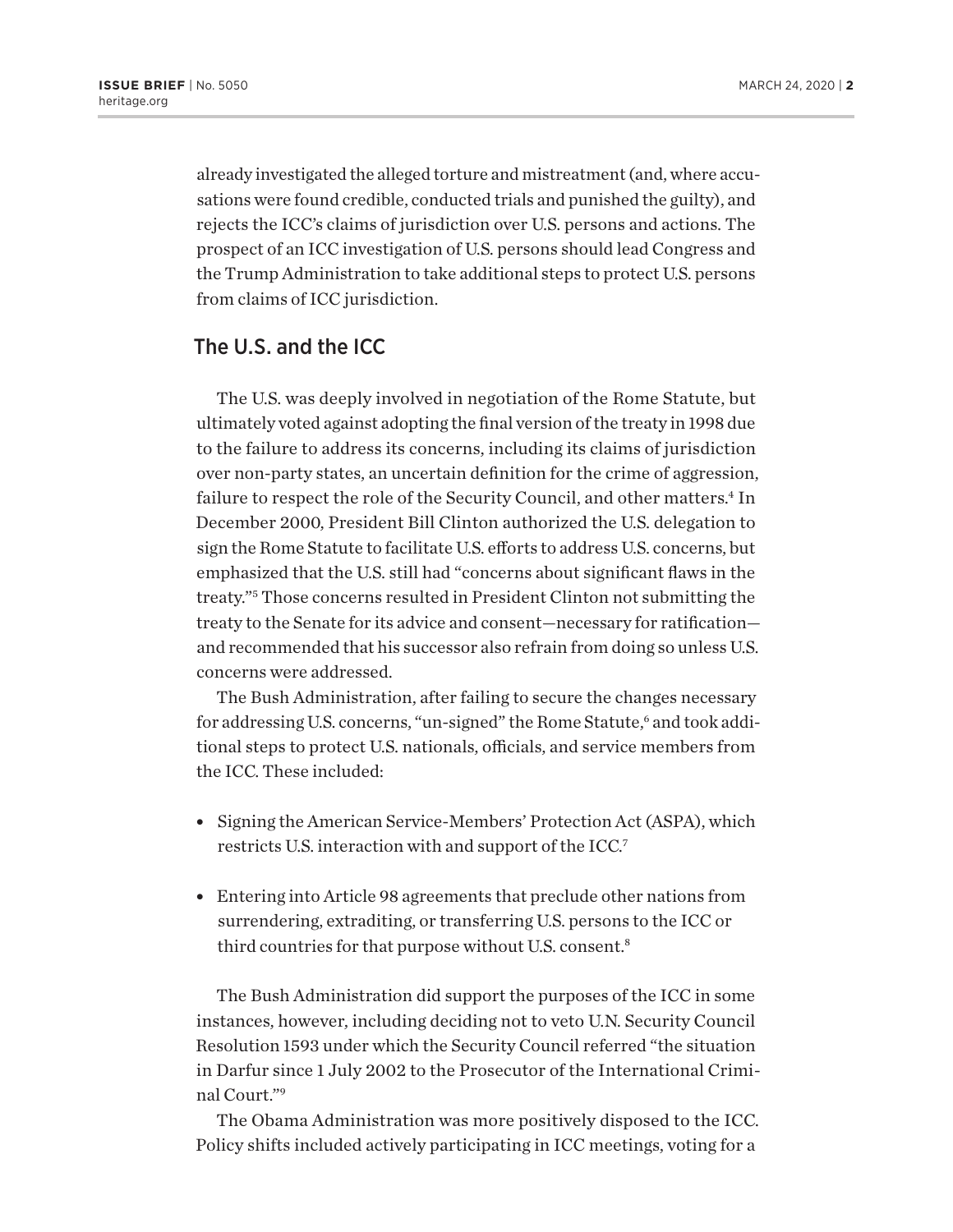Security Council referral of the situation in Libya to the ICC, and turning two individuals sought by the ICC for alleged crimes in Uganda and the Democratic Republic of the Congo over to the ICC.<sup>10</sup> The Obama Administration did not, however, re-sign the Rome Statute or seek ratification, and maintained U.S. Article 98 agreements with other nations.

### The Afghanistan Investigation

The relationship between the U.S. and the ICC had, over the first 15 years of the court's existence, evolved into a predictable pattern. Although the U.S. chose not to be a party to the Rome Statute and did not recognize the jurisdiction of the court over U.S. persons, it was at the same time willing to assist the ICC's efforts to hold non-U.S. individuals accountable in situations where the Security Council or individual governments agreed to recognize the court's jurisdiction. This pattern, or arrangement, was upset when the ICC prosecutor decided to request a formal investigation into war crimes and crimes against humanity allegedly committed in Afghanistan, including:

War crimes by members of the United States ("US") armed forces on the territory of Afghanistan, and by members of the US Central Intelligence Agency ("CIA") in secret detention facilities in Afghanistan and on the territory of other States Parties to the Rome Statute, principally in the period of 2003-2004.<sup>11</sup>

The ICC's claim of jurisdiction arises from Afghanistan's accession to the Rome Statute in 2003. Under the Rome Statute, the ICC claims jurisdiction over crimes committed in the territory of a state party, even if the individuals accused of committing the crimes were from a non-party to the Rome Statute such as the United States. If a government, such as Afghanistan's, freely chooses to subject its citizens to ICC jurisdiction, that is its choice, but Afghanistan's decisions do not bind the U.S.

A fundamental principle of international law is that a state's legal obligations are based on its expressed consent to be bound through ratification or acceptance of the obligation or long-standing practice. To date, 123 countries have decided to become parties to the Rome Statute, and the U.S. is not one of them. ICC claims of jurisdiction over U.S. persons are not based on U.S. consent. In fact, the U.S. has more than declined to ratify the Rome Statute: The U.S. consistently rejected ICC claims of jurisdiction over U.S. persons even before the Rome Statute entered into force, and took specific actions designed to protect is citizens from ICC jurisdiction.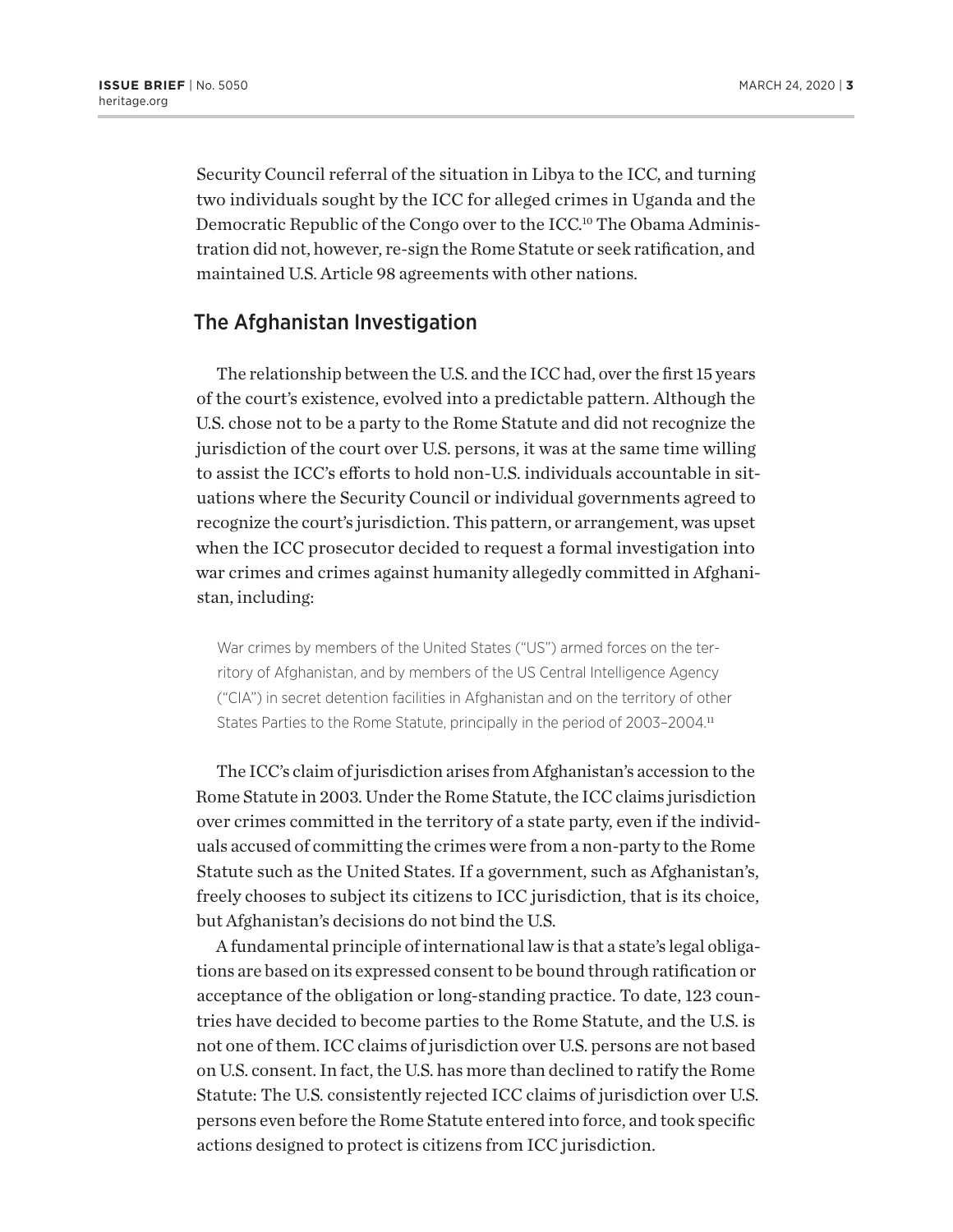To put a finer point on this, the U.S. secured exclusive jurisdiction over U.S. military and supporting personnel by the Afghan government prior to that country's accession to the Rome Statute, and has a bilateral agreement with the Afghan government not to surrender U.S. persons to the ICC.12 Moreover, since exclusive U.S. jurisdiction was codified through a bilateral treaty prior to Afghanistan's accession to the Rome Statute, an argument has been made that the investigation of U.S. persons for actions in Afghanistan "would violate the Vienna Convention on the Law of Treaties and muddy the existing debates related to resolving conflicts between equally binding treaty norms."13 Thus, the U.S. saw the investigation as ICC overreach, an unlawful overriding of pre-existing treaty obligations, and a direct assault on U.S. sovereignty.

The ICC's request is also an affront to a fully functioning, robust U.S. legal system. The ICC is supposed to operate under the principle of complementarity, that is, it only activates when it perceives national authorities as unwilling or unable to prosecute genuinely. The United States has conducted hundreds of criminal investigations into allegations from Afghanistan and elsewhere.

For example, the United States presented the Second Periodic Report on U.S. implementation of the Convention Against Torture to the U.N. Committee Against Torture in May 2006 and informed the committee that the U.S. had

carried out more than 600 criminal investigations into allegations of mistreatment, and more than 250 individuals have been held accountable for detainee abuse. Their punishments have included courts-martial, prison terms for as long as ten years, formal reprimands and separation from our military services.<sup>14</sup>

The Obama Administration presented its report on U.S. compliance with the Convention Against Torture in August 2013, which detailed ongoing investigative activities related to alleged detainee mistreatment, the conclusions of those investigations, and examples of prosecutions.15 Unlike the 2006 report, which did not cover activities related to detainees held by the CIA, the Obama Administration's report detailed the investigative steps taken with respect to alleged abuse of the relatively few terrorist detainees held by the CIA.

The record shows that the U.S. has taken allegations of detainee abuse extremely seriously, has policies in place to prevent further abuse, and has investigated every allegation. Most allegations proved to be false. The United States, under any fair reading of the facts, has complied with its obligations under domestic law and the Convention Against Torture.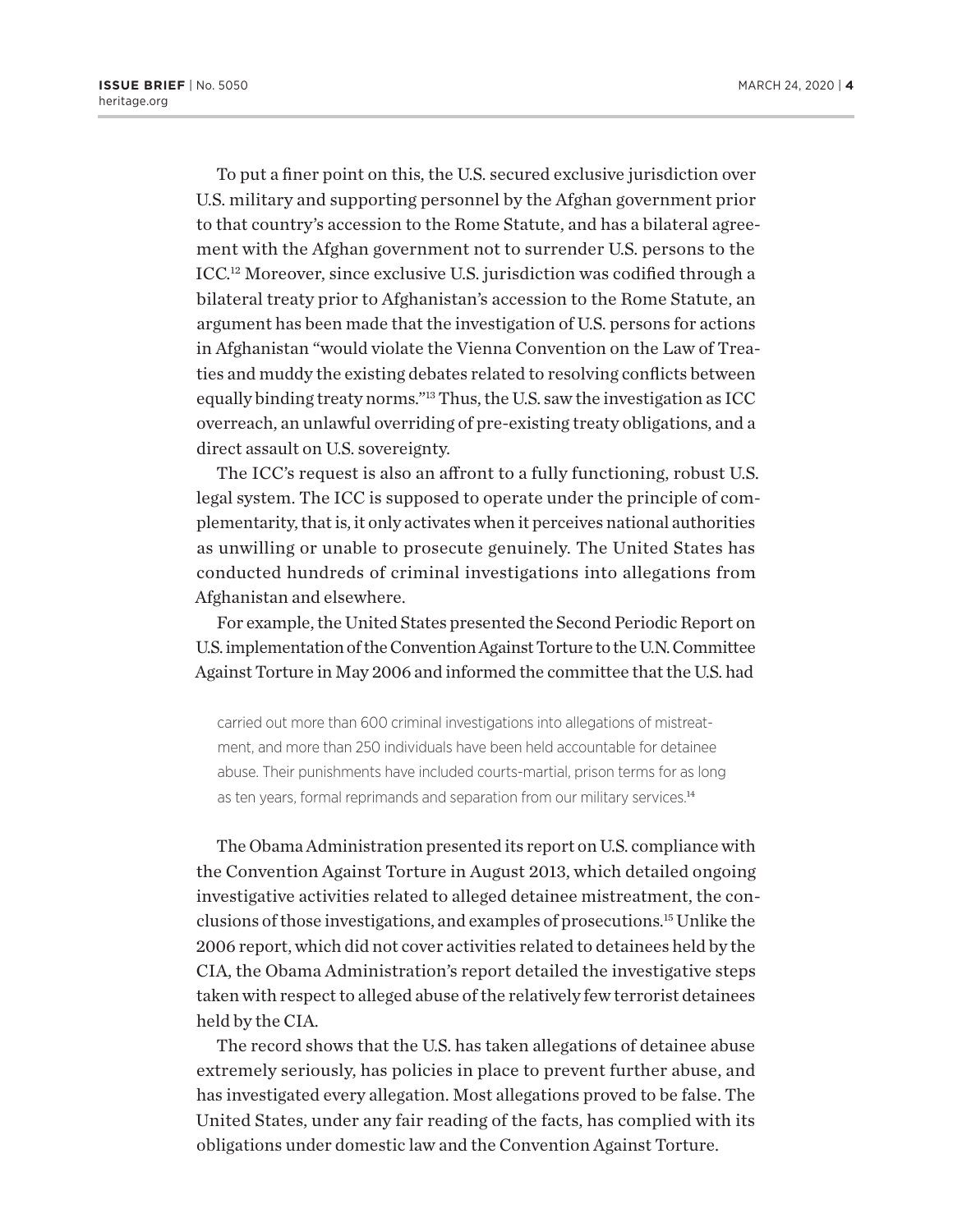Not surprisingly, the U.S. categorically rejected the ICC prosecutor's request for an investigation<sup>16</sup> and announced that it would not cooperate with the investigation. The U.S. took no further substantive action against the ICC at that time.

In 2018, then-National Security Advisor John Bolton stated, "We will let the ICC die on its own. After all, for all intents and purposes, the ICC is already dead to us."17 Bolton did warn, however, that the U.S. was prepared to take additional steps if the ICC "comes after us, Israel or other U.S. allies."

The U.S. deemed such additional steps largely unnecessary when the ICC Pre-Trial Chamber denied the prosecutor's request for an investigation.18 The U.S. did, however, undertake one pointed response by revoking the visa of the ICC prosecutor.<sup>19</sup>

The ICC Appeals Chamber decision on March 5, 2020, to overrule the Pre-Trial Chamber and authorize the prosecutor to proceed with the investigation renews the possibility that U.S. military personnel, officials, and government employees could be the targets of an ICC investigation, and even ICC arrest warrants.20

The condemnation of the Appeals Chamber ruling by Secretary of State Michael Pompeo was unequivocal:

This is a truly breathtaking action by an unaccountable political institution, masquerading as a legal body…. The United States is not a party to the ICC, and we will take all necessary measures to protect our citizens from this renegade, so-called court. This is yet another reminder of what happens when multilateral bodies lack oversight and responsible leadership, and become instead a vehicle for political vendettas. The ICC has today stumbled into a sorry affirmation of every denunciation made by its harshest critics over the past three decades.<sup>21</sup>

Secretary Pompeo, like his predecessors, is correct to reject the ICC investigation. However, in light of the recent judgment of the Appeals Chamber, the current U.S. policy of not cooperating with, or supporting, the ICC is no longer sufficient. The U.S. must take assertive steps to protect Americans from the illegitimate claims of jurisdiction of the ICC.

### Next Steps

The U.S. had made clear that it sees ICC claims of jurisdiction as illegitimate and that it will not cooperate in any investigation involving U.S. persons. This benign neglect was sufficient when the prospect of an ICC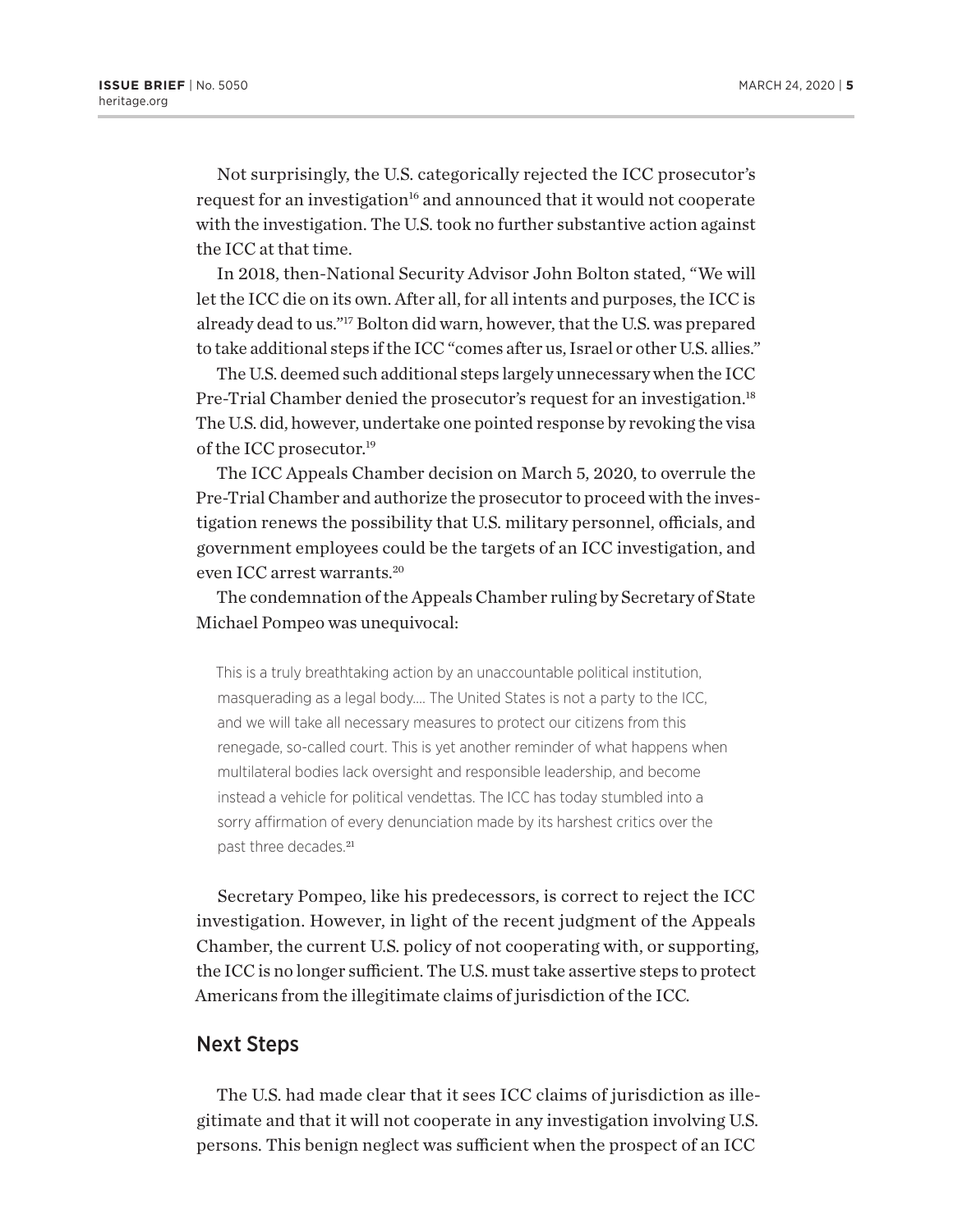investigation of Americans was blocked. However, it is insufficient in light of the recent ruling. Specifically, the U.S. should:

- **Reiterate that the U.S. will not ratify the Rome Statute and that it rejects ICC claims of jurisdiction over U.S. persons.** Great credence in international law is placed on state practice and the U.S. should make its position clear.
- **Refuse to cooperate with the ICC investigation.** The U.S. is not a party to the Rome Statute and has no legal obligation to cooperate with or assist the ICC in its investigation of Americans, or in any other instance.
- <sup>l</sup> **End all remaining U.S. cooperation with the ICC.** The U.S. has in the past participated in ICC meetings and assisted the ICC in its efforts, including sharing intelligence and turning over individuals sought by the court. The U.S. should no longer grant credibility to the court through participation or support, and the Administration should work with Congress to enshrine these restrictions in law.
- **Deny visas to ICC officials.** Last year, the U.S. announced a policy of "restricting issuance of visas to any and all ICC officials determined to be directly responsible for an ICC investigation of U.S. personnel, or of allied personnel without our allies' consent."22 Last year, the U.S. followed through by revoking a visa for the ICC prosecutor. The U.S. should enforce this policy stringently, including restricting the movement of these officials to within 25 miles of the United Nations headquarters building if they travel on official business to Turtle Bay.
- <sup>l</sup> **Hold nations that have signed Article 98 agreements with the U.S. to their commitments and negotiate new agreements.** The U.S. should remind all governments with which it has Article 98 agreements that they are obligated not to surrender U.S. persons to the court or to any third party that has intent to surrender U.S. persons to the court. The U.S. should explore interest by other countries in signing similar agreements.
- Incorporate ICC protections into U.S. status of forces agree**ments.** In addition, as the Bush Administration did in the early 2000s,23 the U.S. should seek to insert language into U.N. Security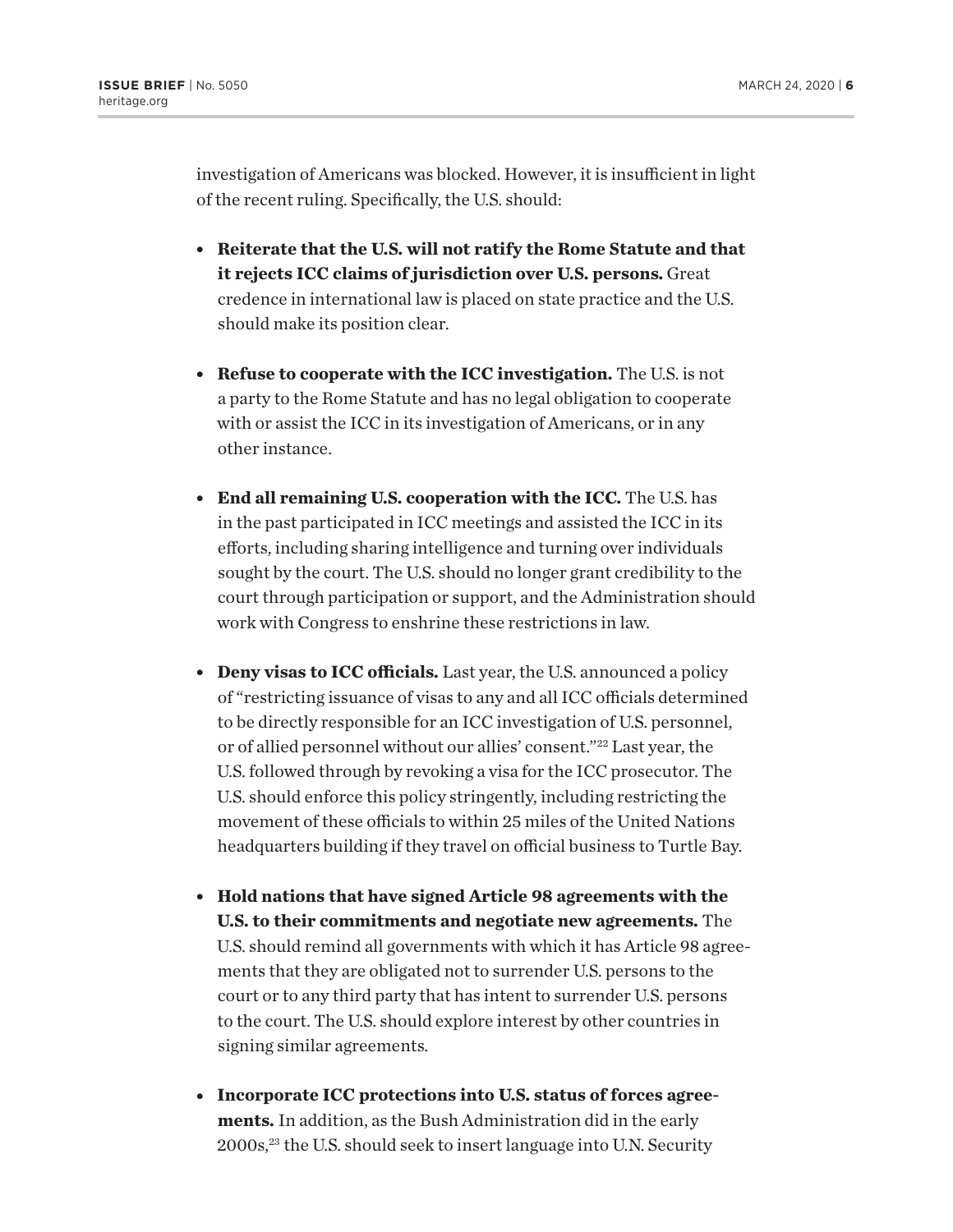Council resolutions shielding U.N. peacekeepers from non-ICC states from ICC jurisdiction.

<sup>l</sup> **Inform partners that cooperation with the ICC in investigating U.S. persons will influence decisions about their relationship with the U.S.** The ASPA originally restricted assistance to countries unless they signed an Article 98 agreement with the U.S.; amendments later eliminated these restrictions on assistance.<sup>24</sup> The Trump Administration should work with Congress to ensure that countries that seek to arrest Americans at the behest of the ICC or surrender U.S. persons to the ICC are not rewarded with U.S. assistance. Finally, it should inform its partners that the ICC's attempts to investigate U.S. persons for alleged war crimes in Afghanistan is unnecessary and unwarranted, and warn foreign governments that surrendering U.S. persons to the ICC could have consequences for U.S. economic and military assistance and that country's security relationship with the U.S.

### Conclusion

The decision of the ICC to proceed with an investigation that could involve Americans underscores the wisdom of the U.S. decision to forego ratification of the Rome Statute and enact laws circumscribing U.S. engagement with the ICC. However, the recent decision to proceed with an investigation that could target Americans requires additional protective measures. As President Donald Trump stated last year,

Since the creation of the ICC, the United States has consistently declined to join the court because of its broad, unaccountable prosecutorial powers; the threat it poses to American national sovereignty; and other deficiencies that render it illegitimate. Any attempt to target American, Israeli, or allied personnel for prosecution will be met with a swift and vigorous response.25

Brett D. Schaefer is Jay Kingham Fellow in International Regulatory Affairs in the Margaret Thatcher Center for Freedom, of the Kathryn and Shelby Cullom Davis Institute for National Security and Foreign Policy, at The Heritage Foundation. Charles D. Stimson is Senior Legal Fellow and Manager of the National Security Law Program in the Edwin Meese III Center for Legal and Judicial Studies, of the Institute for Constitutional Government, at The Heritage Foundation.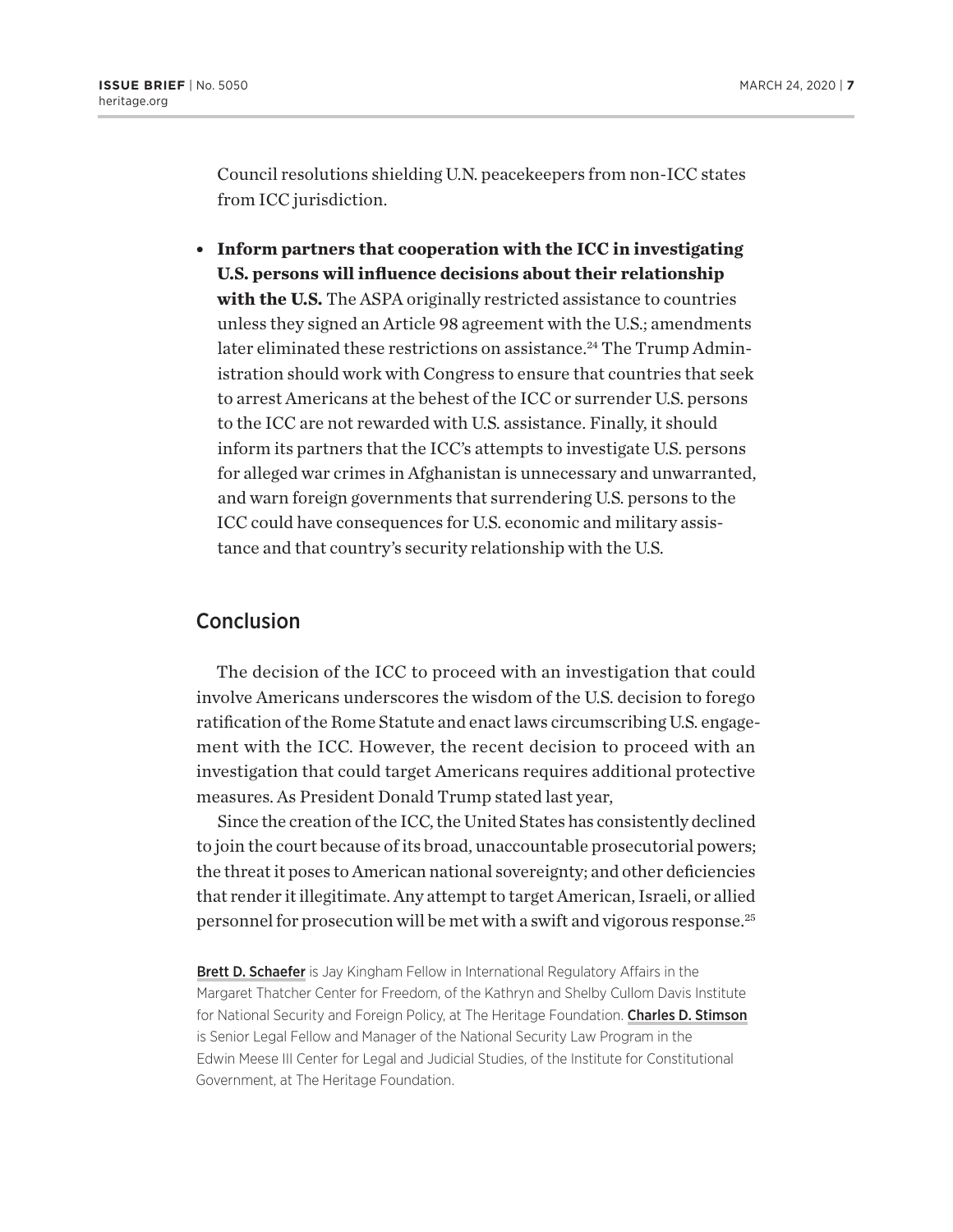## Endnotes

- 1. International Criminal Court, "Statement of ICC Prosecutor, Fatou Bensouda, regarding her decision to request judicial authorisation to commence an investigation into the Situation in the Islamic Republic of Afghanistan," November 3, 2017, https://www.icc-cpi.int/Pages/item.aspx?name=171103\_OTP\_ Statement (accessed March 23, 2020).
- 2. International Criminal Court, "Decision Pursuant to Article 15 of the Rome Statute on the Authorisation of an Investigation into the Situation in the Islamic Republic of Afghanistan," Pre-Trial Chamber II, No. ICC-02/17, April 12, 2019, https://www.icc-cpi.int/CourtRecords/CR2019\_02068.PDF (accessed March 23, 2020).
- 3. International Criminal Court, "Judgment on the Appeal Against the Decision on the Authorisation of an Investigation into the Situation in the Islamic Republic of Afghanistan," The Appeals Chamber, No. ICC-02/17 OA4, March 5, 2020, https://www.icc-cpi.int/CourtRecords/CR2020\_00828.PDF (accessed March 23, 2020).
- 4. News release, "UN Diplomatic Conference Concludes in Rome with Decision to Establish Permanent International Criminal Court," United Nations, L/2889, July 20, 1998, https://www.un.org/press/en/1998/19980720.l2889.html (accessed March 23, 2020).
- 5. Coalition for the International Criminal Court, "Statement by US President Bill Clinton Authorizing the US Signing of the Rome Statute of the International Criminal Court," December 31, 2000, http://www.iccnow.org/documents/USClintonSigning31Dec00.pdf (accessed March 23, 2020).
- 6. The text of the letter, signed by U.S. Under Secretary of State for Arms Control John Bolton, stated: "This is to inform you, in connection with the Rome Statute of the International Criminal Court adopted on July 17, 1998, that the United States does not intend to become a party to the treaty. Accordingly, the United States has no legal obligations arising from its signature on December 31, 2000. The United States requests that its intention not to become a party, as expressed in this letter, be reflected in the depositary's status lists relating to this treaty." John R. Bolton, letter to U.N. Secretary General Kofi Annan regarding the Rome Statute of the International Criminal Court, May 6, 2002, https://2001-2009.state.gov/r/pa/prs/ps/2002/9968.htm (accessed March 23, 2020).
- 7. The ASPA was later amended to remove restrictions on military assistance and training to countries that did not sign an agreement with the U.S. See U.S. Department of State, "American Service-Members' Protection Act," Bureau of Political-Military Affairs, July 30, 2003, https://2001-2009.state. gov/t/pm/rls/othr/misc/23425.htm (accessed March 23, 2020).
- 8. There are agreements with approximately 100 other governments. Georgetown Law Library, "Countries that Have Signed Article 98 Agreements with the U.S.," https://guides.ll.georgetown.edu/c.php?g=363527&p=2456099 (accessed March 23, 2020).
- 9. Had the U.S. vetoed the resolution, it would not have passed, and the ICC would not have been able to investigate the situation because Sudan is not a party to the Rome Statute. U.N. Security Council Resolution 1593 (2005), S/RES/1593 (2005), https://digitallibrary.un.org/record/544831?ln=en (accessed March 23, 2020).
- 10. For a list of these statements and actions, see American NGO Coalition for the International Criminal Court, "Obama Administration," https://www. amicc.org/obama-administration (accessed March 23, 2020).
- 11. International Criminal Court, "The Prosecutor of the International Criminal Court, Fatou Bensouda, Requests Judicial Authorisation to Commence an Investigation into the Situation in the Islamic Republic of Afghanistan," November 20, 2017, https://www.icc-cpi.int/Pages/item.aspx?name=171120 otp-stat-afgh (accessed March 23, 2020).
- 12. Letter dated January 14, 2002, from the Permanent Representative of the United Kingdom and Northern Ireland to the United Nations, addressed to the President of the Security Council, annex to the letter, "Military and Technical Agreement between the Afghan Interim Administration and the International Security Assistance Force," United Nations S/2002/117, January 25, 2002, https://reliefweb.int/sites/reliefweb.int/files/resources/9B11C79 DE13BB700C1256B5300381E4F-unsc-afg-25jan.pdf (accessed March 23, 2020), and U.S. Department of State, "Agreement between the Government of the Transitional Islamic State of Afghanistan and the Government of the United States of America Regarding the Surrender of Persons to the International Criminal Court," signed September 20, 2002, https://www.state.gov/documents/organization/183325.pdf (accessed March 23, 2020).
- 13. As argued by Professor Michael Newton, "Treaty negotiators expressly rejected efforts to confer jurisdiction to the ICC based on its aspiration to advance universal values or a self-justifying teleological impulse to bring perpetrators to justice. Rather, its jurisdiction derives solely from the delegation by States Parties of their own sovereign prerogatives…. The ICC is not empowered to sweep aside binding bilateral agreements between sovereign states. By asserting that it has power to abrogate underlying bilateral treaties, the Court undermines ancient precepts of international law and harms the principles of treaty law. The ICC is not constructed as an omnipotent super-court with self-proclaimed universal jurisdiction based upon the presumption that the Rome Statute operates in isolation from other treaty-based constraints on sovereign prerogatives.… [T]he Court cannot unilaterally override the validity of existing jurisdictional treaties. The assertion of such powers would violate the Vienna Convention on the Law of Treaties and muddy the existing debates related to resolving conflicts between equally binding treaty norms." Michael A. Newton, "How the International Criminal Court Threatens Treaty Norms," *Vanderbilt Journal of Transnational Law*, Vol. 49, No. 2 (August 25, 2016), pp. 371–431, https:// www.vanderbilt.edu/jotl/wp-content/uploads/sites/78/3.-Newton-copy.pdf (accessed March 23, 2020).
- 14. Barry F. Lowenkron, Assistant Secretary for Bureau of Democracy, Human Rights and Labor, "Opening Statement for U.S. Hearing at Committee Against Torture," May 5, 2006, https://www.state.gov/j/drl/rls/68558.htm (accessed March 23, 2020), and U.S. Department of State, "Second Periodic Report of the United States to the Committee Against Torture (CAT)," various dates (also see statement of Charles D. Stimson, Deputy Assistant Secretary of Defense for Detainee Affairs), https://www.state.gov/j/drl/rls/c14907.htm (accessed March 23, 2020).